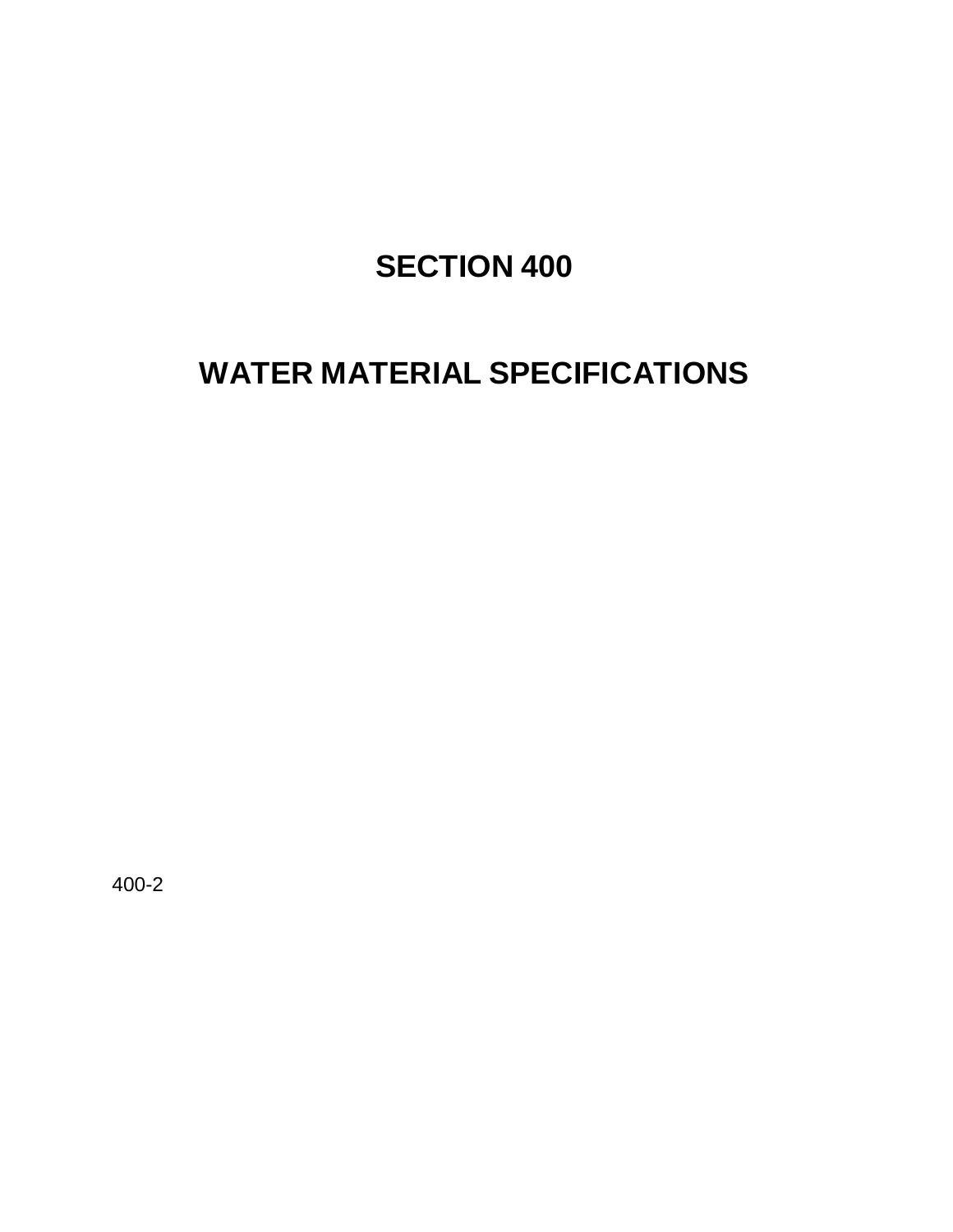### **MATERIAL SPECIFICATION LIST**

#### **WATER UTILITY**

#### **General:**

- 1. All manufacturers' products listed are preferred. Others may be submitted to the OFS Engineering for preapproval, prior to construction.
- 2. All brass fittings are to be of Domestic manufacture only. Brass fittings from Mueller Co., or Ford Meter Box Co. (Ford) are acceptable.
- 3. Water distribution piping from 4" through 12" may be C-400 PVC or Ductile Iron, the minimum pressure class allowed is Class 150. Water transmission piping of 14" or greater shall be Ductile Iron only. Pressure classes higher than 150 may be required by the Utilities Division Director based on pipe sizes, materials, and system parameters. Polyethylene (PE) pressure piping will be approved on a case-by-case basis by OFS Engineering
- 4. Other materials typically used in well houses and pump stations are not included herein. Needs for information on these should be addressed to OFS Engineering
- 5. All backflow devices shall comply with the City of Las Cruces applicable Backflow Ordinances.
- 6. All specification references include any and all updates or replacements.
- 7. Abbreviations used herein:

| l AWWA | American Waterworks Association            |
|--------|--------------------------------------------|
| ASTM   | American Society for Testing and Materials |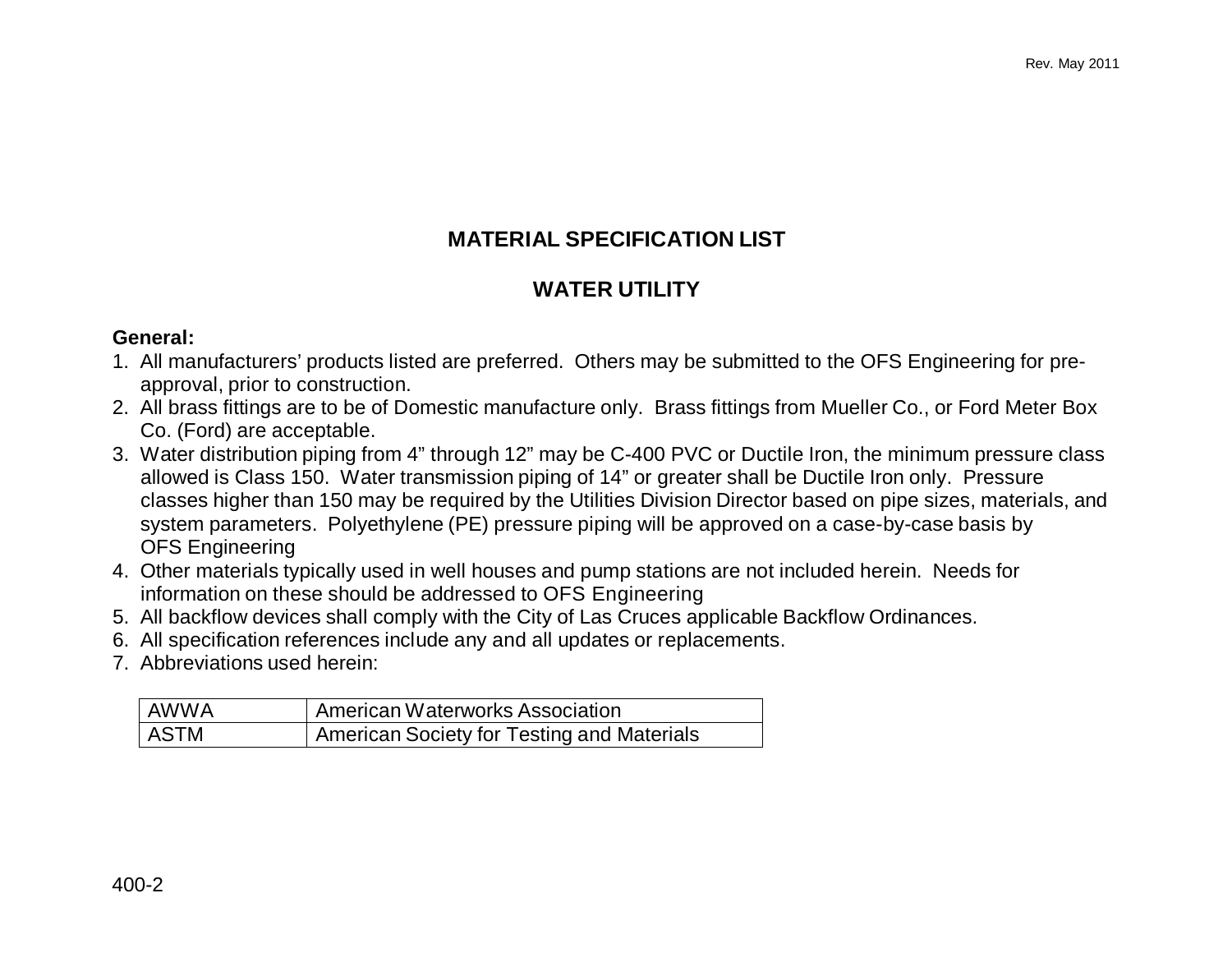| <b>ITEM</b> | <b>DESCRIPTION</b>                                                                                                                                                                                                    | <b>SIZE</b>          | <b>SPECIFICATION</b>                                                                               | <b>MANUFACTURER</b>                                   |
|-------------|-----------------------------------------------------------------------------------------------------------------------------------------------------------------------------------------------------------------------|----------------------|----------------------------------------------------------------------------------------------------|-------------------------------------------------------|
| 1.          | <b>Polyvinyl Chloride Pipe (C-400</b><br>PVC)- Pressure Class 150 min.<br>Integral bell end w/ elastomeric<br>gaskets                                                                                                 | $4" - 12"$           | AWWA:<br>C400-97                                                                                   |                                                       |
| 2.          | Ductile Iron Pipe (DI) -<br>Mechanical Joints (MJ) or Push On<br>Joints, Cement-Mortar Lining,<br>Asphaltic Coating or Polyethylene<br>Casement                                                                       | $4" - 64"$           | AWWA:<br>C151/A21.51-96,<br>C111/A21.11-00,<br>C104/A21.4-95, C150/A21.50-96,<br>C105/A21.5-99     | U.S. Pipe,<br>American Ductile Iron Pipe,<br>McWayne. |
| 3.          | DI and Gray Iron Fittings, and<br><b>Compact (Short Body) Fittings -</b><br>MJ or MJ by Flanged, Asphaltic<br>Coating, Cement-Mortar Lined and<br>Asphaltic Lined or Epoxy Lined (see<br>also Sewer Material Section) | $4" - 48"$           | AWWA:<br>C110/A21.10-98,<br>C153/A21.53-00,<br>C111/A21.11-00,<br>C104/A21.4-95,<br>C116/A21.16-98 |                                                       |
| 4.          | <b>Polyethylene (PE) Pressure</b><br>Tubing for Water Service - Copper<br>Tubing Sized (CTS), Codes 3406 or<br>3408, Minimum Pressure Class 160,<br>Color to be Blue                                                  | $\frac{3}{4}$ " – 2" | AWWA:<br>C901-96                                                                                   |                                                       |
| 5.          | <b>Polyethylene (PE) Pressure Piping</b><br>and Fittings -                                                                                                                                                            | $4" - 63'$           | AWWA:<br>C906-99                                                                                   |                                                       |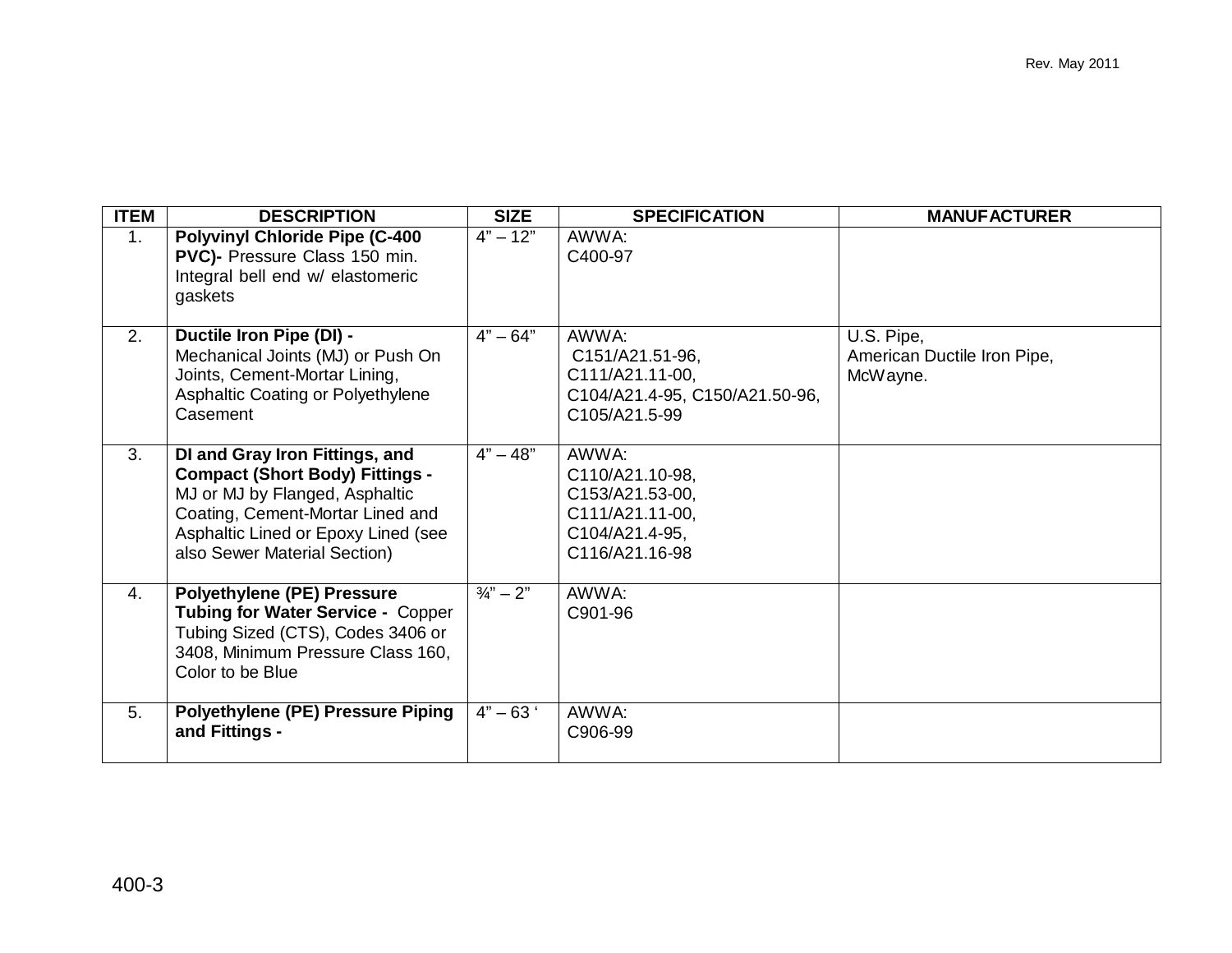| <b>ITEM</b> | <b>DESCRIPTION</b>                                                                                                                                                                                                                                                                        | <b>SIZE</b>          | <b>SPECIFICATION</b> | <b>MANUFACTURER</b>                                                                                                                             |
|-------------|-------------------------------------------------------------------------------------------------------------------------------------------------------------------------------------------------------------------------------------------------------------------------------------------|----------------------|----------------------|-------------------------------------------------------------------------------------------------------------------------------------------------|
| 6.          | Service Saddles - For C400 PVC<br>pipe and DI pipe and A.C. pipe, sized<br>4"-12" for taps sized $\frac{3}{4}$ " - 2", saddles<br>may be nylon or epoxy coated Ductile<br>Iron with double stainless steel<br>(304L) straps. All saddle taps shall be<br>threaded AWWA Taper (CC) thread. | $\frac{3}{4}$ " – 2" | AWWA:<br>C800-01     | Mueller Co. DR2S, SS5 and SS7<br>series.<br>Smith Blair series 317.<br>Romac 202N, 306.<br>Ford Meter FS303, FC202.                             |
| 7.          | <b>Corporation Stops - Brass plug</b><br>type, 100psi rating for $\frac{3}{4}$ and 1",<br>300psi for 1 1/2" and 2", inlet AWWA<br>Taper (CC) thread, outlet (to PE<br>tubing, CTS) by pack joint or Mueller<br>Insta-Tite or compression<br>connection.                                   | $\frac{3}{4}$ " – 2" | AWWA:<br>C800-01     | Mueller B-25008, P-25008, B-25006, H-<br>15013, P-15013, H-15008, P-15008, H-<br>15006.<br>Ford Meter F1000, FB1000<br>$M^c$ Donald - 4701 B-22 |
| 8.          | Angle Meter Valves - Brass fitting,<br>pack joint or Mueller Insta-Tite or<br><b>Conductive Compression for PE</b><br>tubing (CTS) by meter flange fitting<br>(for 1 $\frac{1}{2}$ "-2"), or by meter swivel nut<br>(for $\frac{3}{4}$ " – 1")                                            | $\frac{3}{4}$ " – 2" | AWWA:<br>C800-01     | Mueller- H-14258, P-14258, H-14267,<br>H-14277, P14277.<br>Ford Meter- FV43 Series, BA43 Series,<br>KV43 Series<br>$M^c$ Donald - 4602-22       |
| 9.          | Valve Boxes - Two-piece, screw<br>adjustable, w/"WATER" cast in lid,<br>extension range of 27"-32" or as<br>required.                                                                                                                                                                     |                      |                      | Tyler Pipe,<br>Star Pipe Products.<br>East Jordan Iron Works.                                                                                   |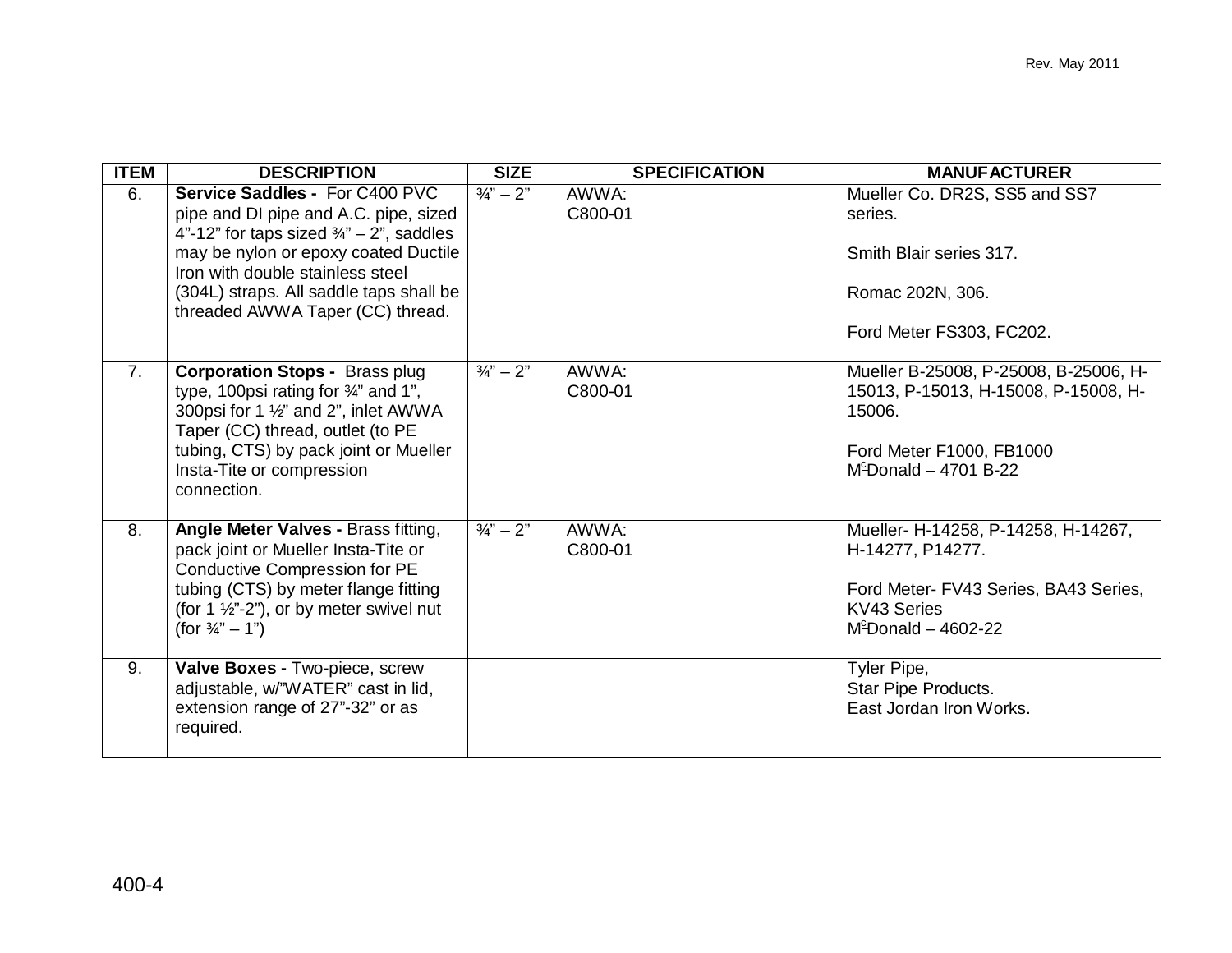| <b>ITEM</b> | <b>DESCRIPTION</b>                                                                                                                                                                                                                                                                                                                                                                                                                                                               | <b>SIZE</b> | <b>SPECIFICATION</b>                   | <b>MANUFACTURER</b>                                                |
|-------------|----------------------------------------------------------------------------------------------------------------------------------------------------------------------------------------------------------------------------------------------------------------------------------------------------------------------------------------------------------------------------------------------------------------------------------------------------------------------------------|-------------|----------------------------------------|--------------------------------------------------------------------|
| 10.         | Gate Valves - Resilient seat, non-<br>rising stem (NRS), 2" square nut<br>driver, epoxy coating, pressure<br>ratings $4" - 12" = 200$ psi, 16" and 20"<br>= 150psi. No Double Disc allowed.<br>CCW opening, "O" ring stem seals.<br>Tapping valves shall match the<br>above, and sized for full size shell<br>cutter use, and shall be flanged with<br>alignment lip to fit tapping sleeve,<br>outlet to be MJ with flange for<br>attachment of drilling machine and<br>adapter. | $4" - 72"$  | AWWA:<br>C509-01 or C515,<br>C550-01   | Mueller Co.,<br>Clow Valve Co.                                     |
| 11.         | <b>Butterfly Valves - Elastomeric seat,</b><br>cast iron disc with stainless steel disc<br>edge, gear actuator type, 2" square<br>nut driver, MJ ends, Epoxy coating<br>interior.                                                                                                                                                                                                                                                                                                | $14" - 72"$ | AWWA:<br>C504-00,<br>C550-01           | Mueller Lineseal III, class 150.<br>Clow Valve Co. Groundhog Valve |
| 12.         | Air Release, Air/Vacuum and<br><b>Combination Air Valves -</b>                                                                                                                                                                                                                                                                                                                                                                                                                   |             | AWWA:<br>C512-99                       | APCO,<br>Val-Matic.                                                |
| 13.         | <b>Control Valves, Pressure</b><br><b>Actuating Valves, Pressure</b><br><b>Sustaining Valves, Pressure</b><br>Reducing Valves, Check Valves -                                                                                                                                                                                                                                                                                                                                    | $4" - 72"$  | AWWA:<br>C510-97<br>C511-97<br>C512-99 | Cla-Val,<br>Watts,<br><b>Bermad</b>                                |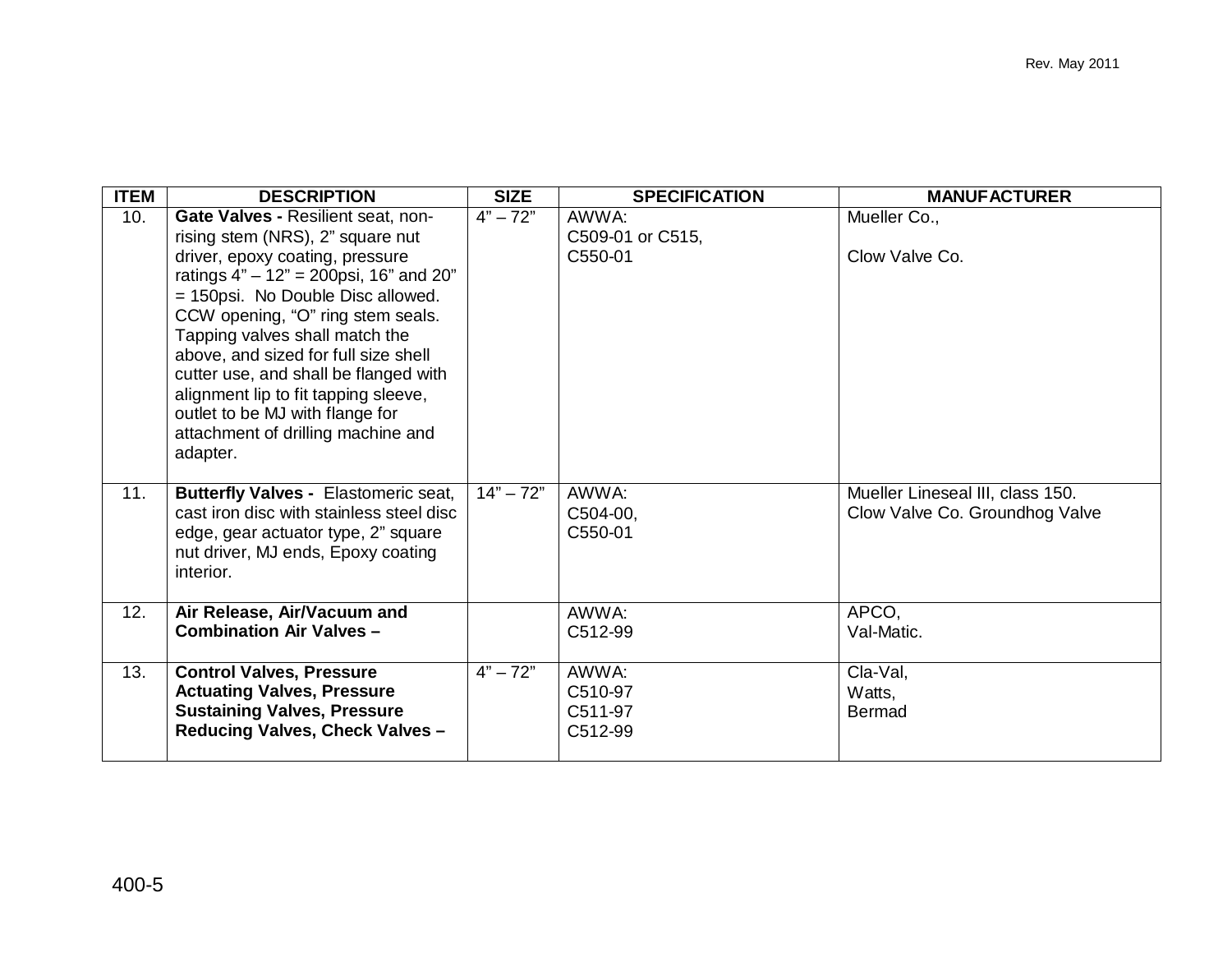| <b>ITEM</b> | <b>DESCRIPTION</b>                                                                                                                                                                                                                                                                                                                                                                                                                                                                                                                                                                                  | <b>SIZE</b> | <b>SPECIFICATION</b>                                                               | <b>MANUFACTURER</b>                                                                                                                                                                                                                                                                   |
|-------------|-----------------------------------------------------------------------------------------------------------------------------------------------------------------------------------------------------------------------------------------------------------------------------------------------------------------------------------------------------------------------------------------------------------------------------------------------------------------------------------------------------------------------------------------------------------------------------------------------------|-------------|------------------------------------------------------------------------------------|---------------------------------------------------------------------------------------------------------------------------------------------------------------------------------------------------------------------------------------------------------------------------------------|
| 14.         | Fire Hydrants - Dry barrel,<br>compression, traffic type. 1 $\frac{1}{2}$ "<br>Pentagon operating nut (bronze)<br>w/weather proof and tamper resistant<br>cap, opening CCW, Two each 2 1/2"<br>and one 4 $\frac{1}{2}$ " nozzles with N.S.T.<br>threads, 5 $\frac{1}{2}$ " main valve opening, 6"<br>inlet shoe, MJ connection for DI or C-<br>400 PVC, ground line within 2" of a<br>two piece breakaway flange, non-<br>kinking nozzle cap chains, epoxy<br>interior lining, exterior painted red, all<br>hydrants shall be complete with all<br>accessories included and shall be<br>lubricated. |             | AWWA:<br>C502-94, C111/A21.11-00,<br>C110/A21.10-98,<br>C151/A21.51-02,<br>C550-01 | Mueller Co. - Super Centurion 200,<br>Clow - Medallion,<br>Kennedy - Guardian K81D                                                                                                                                                                                                    |
| 15.         | <b>Restrained Joint Fittings -</b><br>Couplings for DI, PVC, with MJ                                                                                                                                                                                                                                                                                                                                                                                                                                                                                                                                | $4" - 72"$  |                                                                                    | U.S. Pipe - Field Lok, TR Flex, XTRA<br>Flex, USIFlex.<br>JCM Ind. - SUR-Grip.<br>Romac Ind. - GripRing, 600 Series, 400<br>Series.<br>EBAA Iron - MEGALUG, 2000PV<br>Series.<br>Mueller - AquaGrip fitted components.<br>Star Pipe Products - StarGrip.<br>American Fast Grip Gasket |
| 16.         | <b>Tapping Saddles -</b><br><b>Full Circle type</b>                                                                                                                                                                                                                                                                                                                                                                                                                                                                                                                                                 |             |                                                                                    | Romac Ind.- SST<br>Smith Blair - 662, 663<br>Mueller - H304, H300DI                                                                                                                                                                                                                   |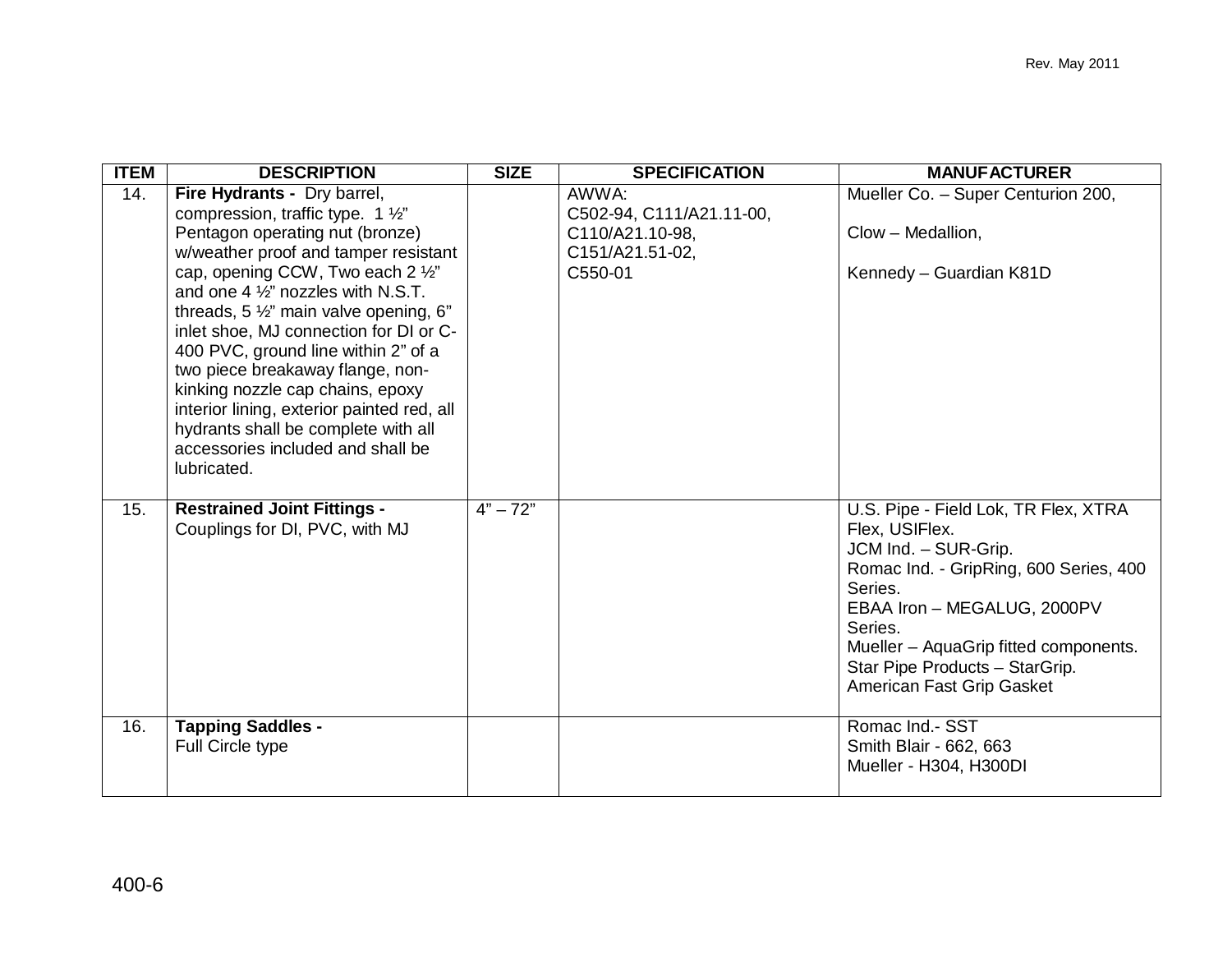| <b>ITEM</b> | <b>DESCRIPTION</b>                                                                                                                                                                          | <b>SIZE</b> | <b>SPECIFICATION</b>                                | <b>MANUFACTURER</b>                                                                                                                             |
|-------------|---------------------------------------------------------------------------------------------------------------------------------------------------------------------------------------------|-------------|-----------------------------------------------------|-------------------------------------------------------------------------------------------------------------------------------------------------|
| 17.         | <b>Transition Fitting -</b><br>Epoxy coating (Nylon optional),<br>stainless steel bolts/nuts                                                                                                |             |                                                     | Romac Ind. $-501$<br>Viking Johnson<br>Smith Blair - OMNI<br>Mueller - 500 series, MaxiFit series.<br><b>Total Piping Solutions- Hymax 2000</b> |
| 18.         | <b>Tracing Wire -</b><br>HMW-PE insulation, 45 mils, blue,<br>solid copper conductor                                                                                                        | #12 AWG     |                                                     | Paigespec,<br>Kris-Tech Wire Co.<br><b>Coleman Cable</b>                                                                                        |
| 19.         | <b>Direct Bury Splice Kits -</b><br>30 volt rating.                                                                                                                                         |             | Per manufacturer instructions,<br>applicable codes. | 3M - DBR kits.<br>King Safety Products - Direct Bury Wire<br>Connectors.                                                                        |
| 21.         | <b>Casing Spacers (insulators) -</b><br>Injection molded high-density<br>polyethylene material with low friction<br>coefficient and high dielectric<br>strength.                            |             |                                                     | T.D. Williamson, Inc. - M-2 Plastic<br>Thinsolator<br>Public Works Marketing - Raci casing<br>spacers                                           |
| 22.         | Casing End Seals - Complete with<br>stainless steel adjustable band<br>clamps.                                                                                                              |             |                                                     | T.D. Williamson, Inc. - Z seals<br>PWM-Wrap-around End Seal                                                                                     |
| 23.         | <b>Extruded Sealing Tape (Joint</b><br>Sealant) -<br>Butyl Resin Sealant formula,<br>conforming to Federal and State<br><b>Highway Specifications, summer</b><br>grades or warmer climates. |             | ASTM C-990                                          | Public Works Marketing, Inc.- Ram<br>Neck.<br>Concrete Sealants Inc. - CS 102, CS<br>102B                                                       |